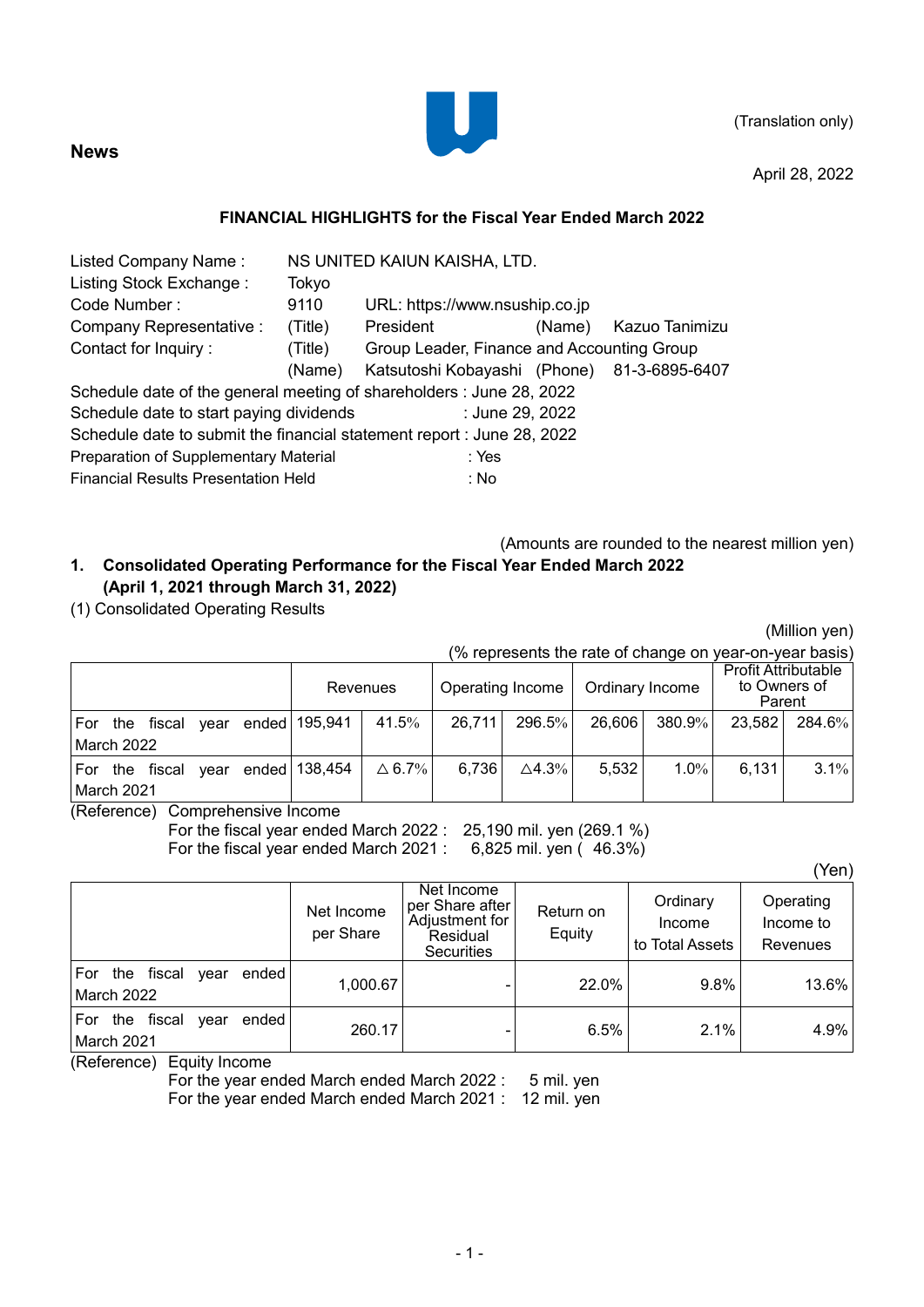(Million yen)

#### (2) Consolidated Financial State

| $\epsilon$ of $\epsilon$ . The condition of $\epsilon$ is the control of $\epsilon$ |                     |                   |                     |                         |
|-------------------------------------------------------------------------------------|---------------------|-------------------|---------------------|-------------------------|
|                                                                                     | <b>Total Assets</b> | <b>Net Assets</b> | <b>Equity Ratio</b> | Net Assets per<br>Share |
|                                                                                     | mil. yen            | mil. yen          | $\%$                | yen                     |
| For the fiscal<br>ended l<br>vear<br>March 2022                                     | 274,871             | 118,189           | 43.0%               | 5,015.17                |
| For the fiscal<br>ended l<br>vear<br>March 2021                                     | 270,760             | 96,402            | 35.6%               | 4,090.63                |

(Reference) Equity Capital

For the fiscal year ended March ended March 2022 : 118,189 mil. yen For the fiscal year ended March ended March 2021 : 96,402 mil. yen

(3) Summary of Consolidated Cash Flow

|                                                    |                                           |                    |                                                               | (Million yen)                               |
|----------------------------------------------------|-------------------------------------------|--------------------|---------------------------------------------------------------|---------------------------------------------|
|                                                    | Cash Flow from<br>Operating<br>Activities | Cash Flow from     | Cash Flow from<br>Investing Activities   Financing Activities | Cash and Cash<br>Equivalents at<br>Year-End |
| the fiscal<br>For<br>ended l<br>vear<br>March 2022 | 32,881                                    | 139                | $\triangle$ 29,915                                            | 31,215                                      |
| the fiscal<br>ended l<br>For<br>vear<br>March 2021 | 22,654                                    | $\triangle$ 25,012 | 10,051                                                        | 27,613                                      |

### **2. Dividend Distribution**

|                                                                 |         |        |                          |        |          |                     |                                    | (Million yen)                   |
|-----------------------------------------------------------------|---------|--------|--------------------------|--------|----------|---------------------|------------------------------------|---------------------------------|
|                                                                 |         |        | Dividend per share (Yen) |        |          | Total<br>dividends  | <b>Dividend</b><br>payout<br>ratio | Ratio of<br>dividends<br>to net |
|                                                                 | 1st     | 2nd    | 3rd                      | Year-  | For full | paid in the<br>year | (consoli-                          | assets<br>(consoli-             |
|                                                                 | Quarter |        | Quarter   Quarter        | end    | year     |                     | dated)                             | dated)                          |
| For<br>the<br>fiscal<br>ended<br>vear<br>March 2021             | ۰       | 30.00  | ٠                        | 50.00  | 80.00    | 1,885               | 30.7%                              | 2.0%                            |
| fiscal<br>For<br>ended<br>the<br>year<br>March 2022             | ۰       | 95.00  |                          | 190.00 | 285.00   | 6,716               | 28.5%                              | 6.3%                            |
| fiscal<br>ending<br>For<br>the<br>vear<br>March 2023 (Forecast) |         | 125.00 |                          | ٠      |          |                     |                                    |                                 |

(Note1) The corporate article of NS United Kaiun Kaisha sets September 30 and March 31 as record dates of dividend distribution. However, the amount of dividend distribution for the fiscal year ending March 2023 and the total annual dividend are currently undecided.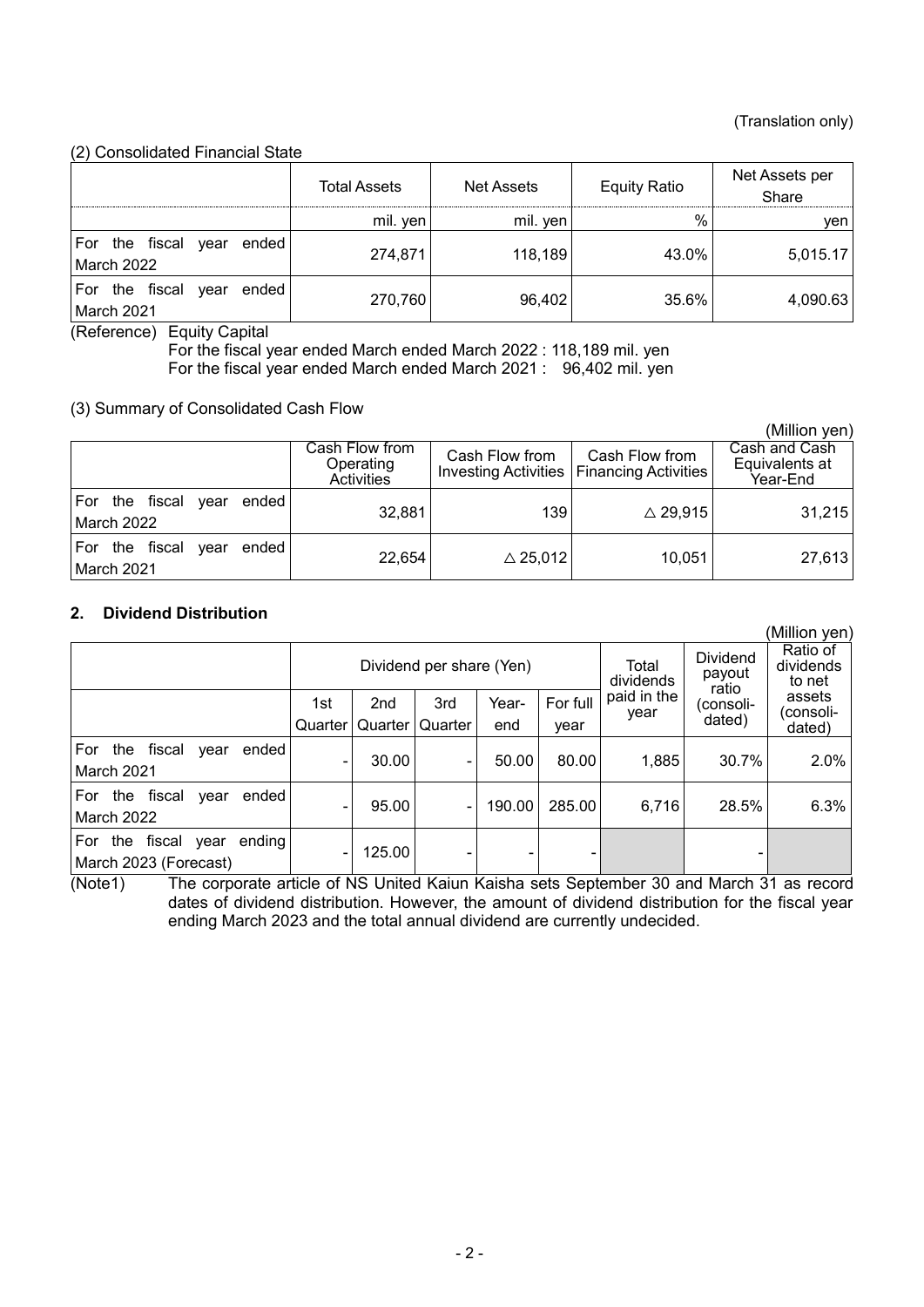## **3. Forecast of Consolidated Operating Performance for Fiscal Year Ending March 2023 (April 1, 2022 through March 31, 2023)**

|                | Revenues |                 | Operating<br>Income |                  | Ordinary<br>Income        |      | Profit<br>Attributable to<br>Owners of<br>Parent |     |        | Net<br>Income<br>per<br>Share |
|----------------|----------|-----------------|---------------------|------------------|---------------------------|------|--------------------------------------------------|-----|--------|-------------------------------|
|                | mil. yen | $\%$            | mil. yen            | %                | mil. yen                  | $\%$ | mil. yen                                         | %   | ven    |                               |
| For six months | 97,000   | 8.1             | 12,000              | 6.2              | 11,000                    | 5.1  | 9,300                                            | 6.7 | 394.63 |                               |
| For full year  | 190,000  | $\triangle 3.0$ | 21,000              | $\triangle$ 21.4 | $20,000$ $\triangle$ 24.8 |      | 17,800 ∆24.5                                     |     | 755.31 |                               |

(Percentages represent changes from the previous fiscal year for the full year and from the same period of the previous fiscal year for the quarter.)

#### **Notes :**

| (1) | Changes of important subsidiaries during the period:<br>(Changes in specific subsidiaries with changes in the scope of consolidation) |                   | N/A |
|-----|---------------------------------------------------------------------------------------------------------------------------------------|-------------------|-----|
| (2) | Changes in accounting principles and estimates, and retrospective restatement                                                         |                   |     |
|     | Changes in accounting policies due to amendment of accounting standard :<br>İ.                                                        |                   | Yes |
|     | Changes in accounting policies other than (i) above :<br>ii.                                                                          |                   | N/A |
|     | Changes in accounting estimates :<br>iii.                                                                                             |                   | N/A |
|     | Retrospective restatement :<br>iv.                                                                                                    |                   | N/A |
| (3) | Number of outstanding shares (common stock)                                                                                           |                   |     |
|     | Number of outstanding shares (including treasury shares)<br>i.                                                                        |                   |     |
|     | For the fiscal year ended March 2022 :                                                                                                | 23,970,679 shares |     |
|     | For the fiscal year ended March 2021:                                                                                                 | 23,970,679 shares |     |
|     | ii.<br>Number of treasury shares                                                                                                      |                   |     |
|     | For the fiscal year ended March 2022:                                                                                                 | 404,351 shares    |     |
|     | For the fiscal year ended March 2021:                                                                                                 | 404,046 shares    |     |
|     | iii.<br>Average number of shares throughout the period :                                                                              |                   |     |
|     | For the fiscal year ended March 2022 :                                                                                                | 23,566,487 shares |     |
|     | For the fiscal year ended March 2021:                                                                                                 | 23,566,655 shares |     |
|     |                                                                                                                                       |                   |     |

## **(Reference) Outline of Non-Consolidated Operating Results for the Fiscal Year Ended March 2022 (April 1, 2021 through March 31, 2022)**

(1) Non-Consolidated Operating Results

|                                                 |          |          |              |                  | (% represents the rate of change on year-on-year basis) |                 |            |                  |
|-------------------------------------------------|----------|----------|--------------|------------------|---------------------------------------------------------|-----------------|------------|------------------|
|                                                 |          | Revenues |              | Operating Income |                                                         | Ordinary Income | Net Income |                  |
|                                                 | mil. yen | %        | mil. yen $ $ | %                | mil. yen                                                | %               | mil. yen   | %                |
| For the fiscal year<br>ended  <br>March 2022    | 172,556  | 46.2     | 22,834 395.4 |                  | 30,807                                                  | 314.0           | 27,461     | 519.0            |
| For the fiscal<br>ended l<br>vear<br>March 2021 | 118,067  | ∆6.0     | 4,609        | $\Delta$ 7.1     |                                                         | 7,440 ∆15.5     | 4,436      | $\triangle$ 28.9 |